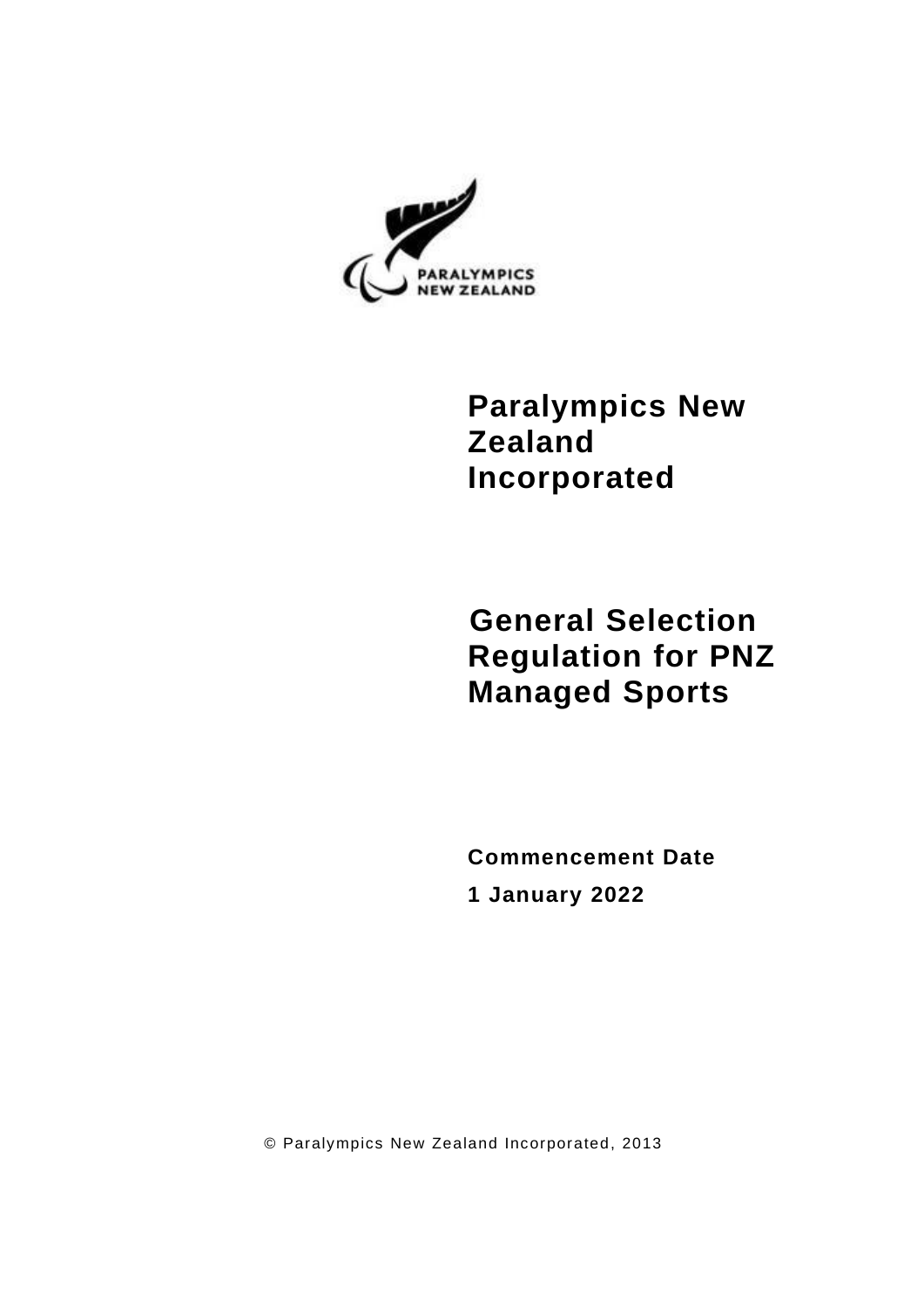# **Paralympics New Zealand Incorporated General Selection Regulation for PNZ Managed Sports**

### 1. **Objectives of this Regulation**

- 1.1 The objectives of this Regulation are to clearly document and make available to all Athletes and Sports Organisations of PNZ Managed Sports the process and Selection Criteria to be used by PNZ in selecting Athletes for Major International Events.
- 1.2 For the avoidance of doubt, nothing in this Regulation shall apply to the process and criteria to be used by PNZ in selecting Athletes to attend the Paralympic Games.

### 2. **Application of this Regulation**

- 2.1 This Regulation is issued by the Board under the Constitution.
- 2.2 This Regulation shall take effect from 1 January 2022.
- 2.3 This Regulation applies to all Members of PNZ, the Board and Athletes wishing to be considered for selection to a Team to compete in a Major International Event.

### 3. **Definitions**

| <b>Affiliate Member</b>  | means a Member of PNZ as defined in the Constitution.                                                                                                                                                                   |
|--------------------------|-------------------------------------------------------------------------------------------------------------------------------------------------------------------------------------------------------------------------|
| <b>Announcement Date</b> | means the date that PNZ publicly announces the selection<br>of a Team to attend a Major International Event, or any<br>other date as determined by PNZ.                                                                 |
| <b>Application Date</b>  | means the date specified by PNZ by which any Athlete<br>seeking selection to a Team must complete and return to<br>PNZ an Athlete Application.                                                                          |
| <b>Athlete</b>           | means a person who wishes to be considered for selection<br>to a Team under this Regulation.                                                                                                                            |
| <b>Athlete Agreement</b> | means the agreement that must be completed by any<br>Athlete who has not already signed a HP Athlete<br>Agreement and who has been selected to a Team and<br>which is attached to this Regulation as <b>Schedule 2.</b> |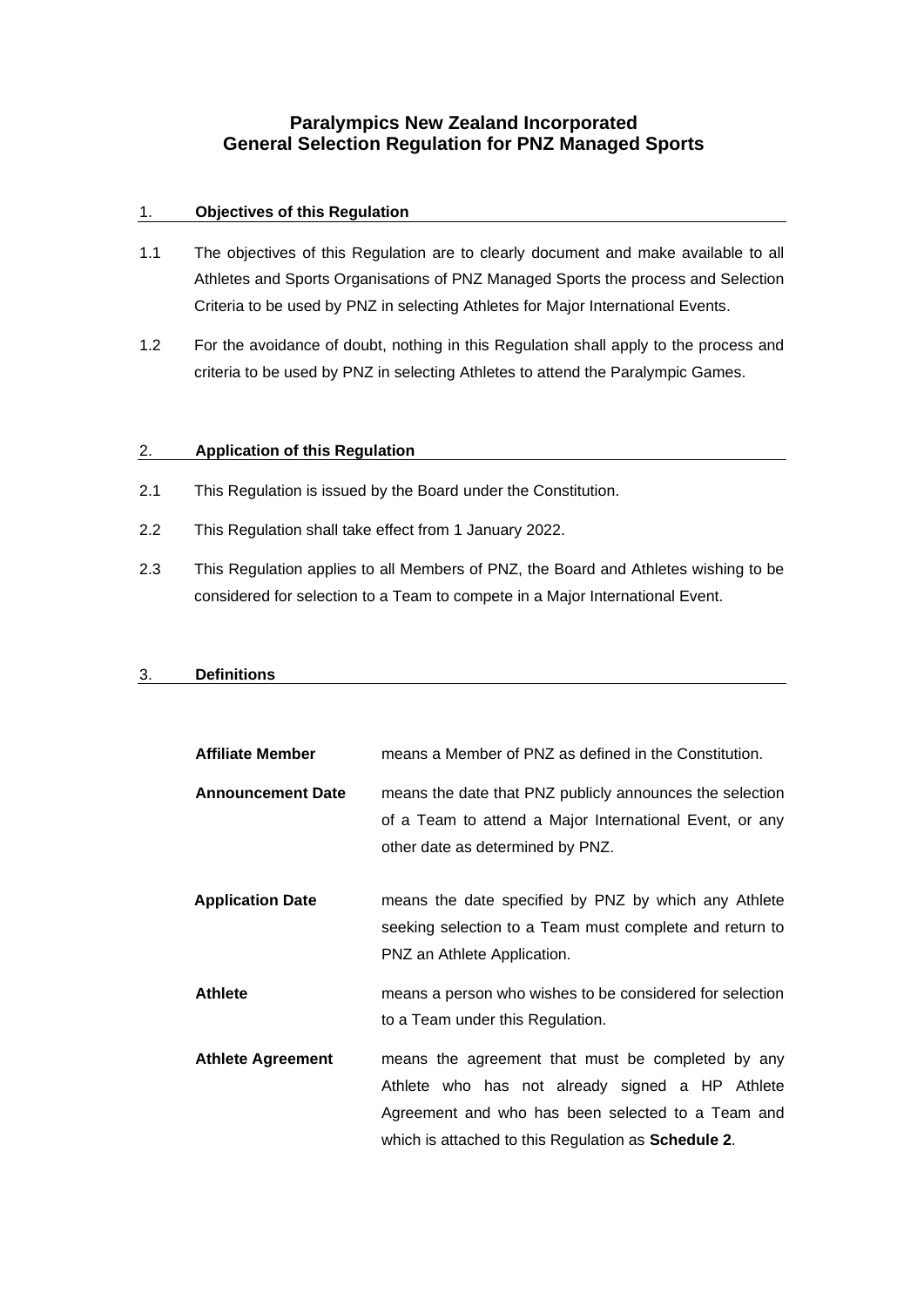| <b>Athlete Application</b>                  | means the form that must be completed by any Athlete<br>applying to be selected to a Team and which is attached<br>to this Regulation as Schedule 1.                   |
|---------------------------------------------|------------------------------------------------------------------------------------------------------------------------------------------------------------------------|
| <b>Board</b>                                | means the Board of PNZ as constituted under the<br>Constitution.                                                                                                       |
| <b>Board Members</b>                        | means the members of the Board of PNZ as defined in the<br>Constitution.                                                                                               |
| <b>CAS</b>                                  | means the Court of Arbitration for Sport.                                                                                                                              |
| <b>Chief Executive</b>                      | means the Chief Executive Officer of PNZ and includes<br>his/her nominee.                                                                                              |
| <b>Commencement</b><br>Date                 | means the date this Regulation came into force,<br>as set out in clause 2.2.                                                                                           |
| <b>Constitution</b>                         | means the Constitution of PNZ.                                                                                                                                         |
| <b>Cycling</b>                              | means the sport of cycling and includes the disciplines of<br>mountain (off-road) biking, road and track cycling, and<br>BMX.                                          |
| <b>DFSNZ</b>                                | means Drug Free Sport New Zealand.                                                                                                                                     |
| <b>General Selection</b><br><b>Criteria</b> | means the general selection criteria set out in clause<br>8.4.                                                                                                         |
| <b>HP Athlete Agreement</b>                 | means the PNZ High Performance Agreement between<br>PNZ and an athlete that must be agreed by any athlete<br>who is a member of the PNZ high performance<br>programme. |
| IF                                          | means an International Sports Federation.                                                                                                                              |
| <b>IPC</b>                                  | means the International Paralympic Committee.                                                                                                                          |
| <b>Major International</b><br><b>Event</b>  | means any of the events determined by sport on an<br>annual basis.                                                                                                     |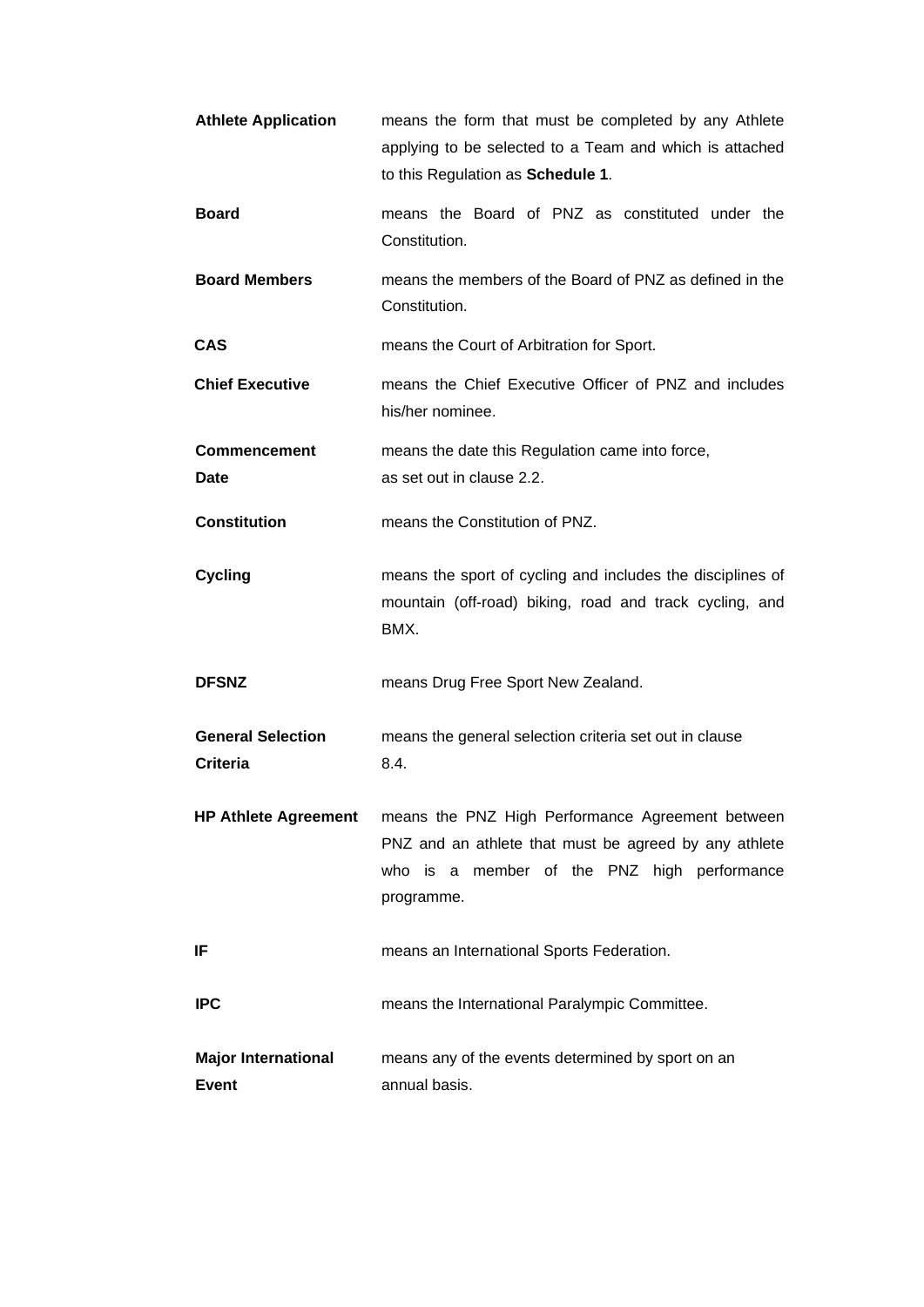| <b>Member</b>              | means a member of PNZ as specified in the Constitution.                                                                                     |
|----------------------------|---------------------------------------------------------------------------------------------------------------------------------------------|
| <b>NSO</b>                 | means a National Sports Organisation.                                                                                                       |
| Panel                      | means the PNZ selection panel constituted in accordance<br>with clause 4.1.                                                                 |
| <b>PNZ</b>                 | means Paralympics New Zealand Incorporated.                                                                                                 |
| <b>PNZ Code of Conduct</b> | means any code of conduct issued by the Board.                                                                                              |
| <b>PNZ Managed Sport</b>   | means a sport that is both PNZ managed and invested<br>including but not limited to Para cycling, Shooting Para<br>sport and Para swimming. |
| <b>PNZ Selector</b>        | means a selector on the Panel appointed in accordance<br>with clause 4.                                                                     |
| <b>Principal Member</b>    | means a Member of PNZ as defined in the Constitution.                                                                                       |
| <b>Selection Appeal</b>    | means an appeal by an Athlete against their non-selection<br>brought in accordance with clause 11.                                          |
| <b>Selection Criteria</b>  | means the Specific Criteria and General Selection Criteria<br>set out in clause 8.                                                          |
| <b>Selected Athlete</b>    | means an Athlete selected by the Panel in accordance<br>with clause 8.                                                                      |
| <b>Specific Criteria</b>   | means the specific criteria set out in clause 8.2.                                                                                          |
| <b>Sports Organisation</b> | means any NSO of a PNZ Managed Sport that is a<br>Member of PNZ.                                                                            |
| <b>Sports Tribunal</b>     | means the Sports Tribunal of New Zealand established<br>under the Sports Anti-Doping Act 2006.                                              |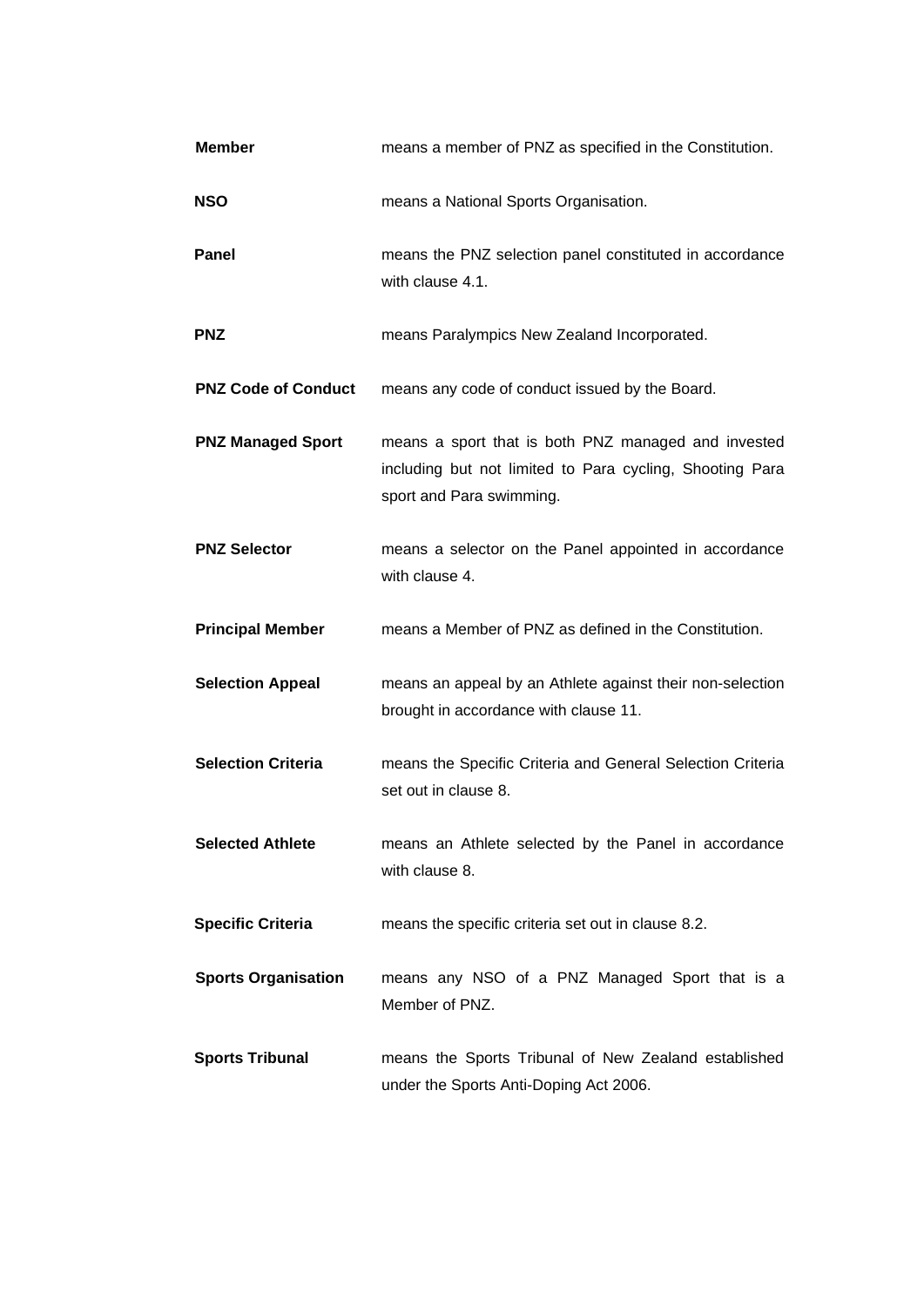| Team        | means a New Zealand Team selected in accordance with      |
|-------------|-----------------------------------------------------------|
|             | this Regulation to compete in a Major International Event |
|             | and excludes any Athletes selected as reserves.           |
|             |                                                           |
| <b>WADA</b> | means the World Anti-Doping Agency.                       |

Unless specified otherwise, any other terms used in this Regulation shall have the meanings set out in the Constitution.

### 4. **Selection Panel**

- 4.1 **Sub-Committee**: In accordance with the Constitution and this Regulation, the Board shall appoint, as necessary, a sub-committee to be known as the PNZ Selection Panel ("Panel") to select Athletes to Teams.
- 4.2 **Composition**: The Panel shall comprise of three PNZ Selectors who meet the criteria for appointment specified in clause [4.4](#page-4-0) (Criteria for Appointment).
- 4.3 **Application Process**: Any person seeking to be a PNZ Selector must make a written application to the Chief Executive. All applications must be submitted by the date specified by the Chief Executive, unless otherwise agreed with the Chief Executive. The Board and/or the Chief Executive may invite any person to make an application to be a PNZ Selector. Board Members may apply to be appointed as a PNZ Selector but if they do so, they must remove themselves from any part in the deliberations or appointment of the Panel by the Board and any matters where clause [4.8](#page-5-0) (Conflicts of Interest) applies. Once the applications have been received by the Chief Executive, he/she will make recommendations to the Board of the persons (if any) he/she considers suitable for appointment as PNZ Selector(s). The Board may call for further applications if it so wishes. The Board shall determine from amongst the applications (including any recommendations from the Chief Executive) which persons to appoint as PNZ Selectors and shall notify the successful applicants of their appointments.
- <span id="page-4-0"></span>4.4 **Criteria for Appointment**: In considering the applications for appointment as a PNZ Selector, the Board shall appoint based on merit and in doing so shall take into account the following factors about the applicant:
	- a. their prior experience as a selector;
	- b. their knowledge of, and experience in high performance sport;
	- c. their occupational skills, abilities, and experience; and
	- d. their knowledge of, and experience in, sport generally.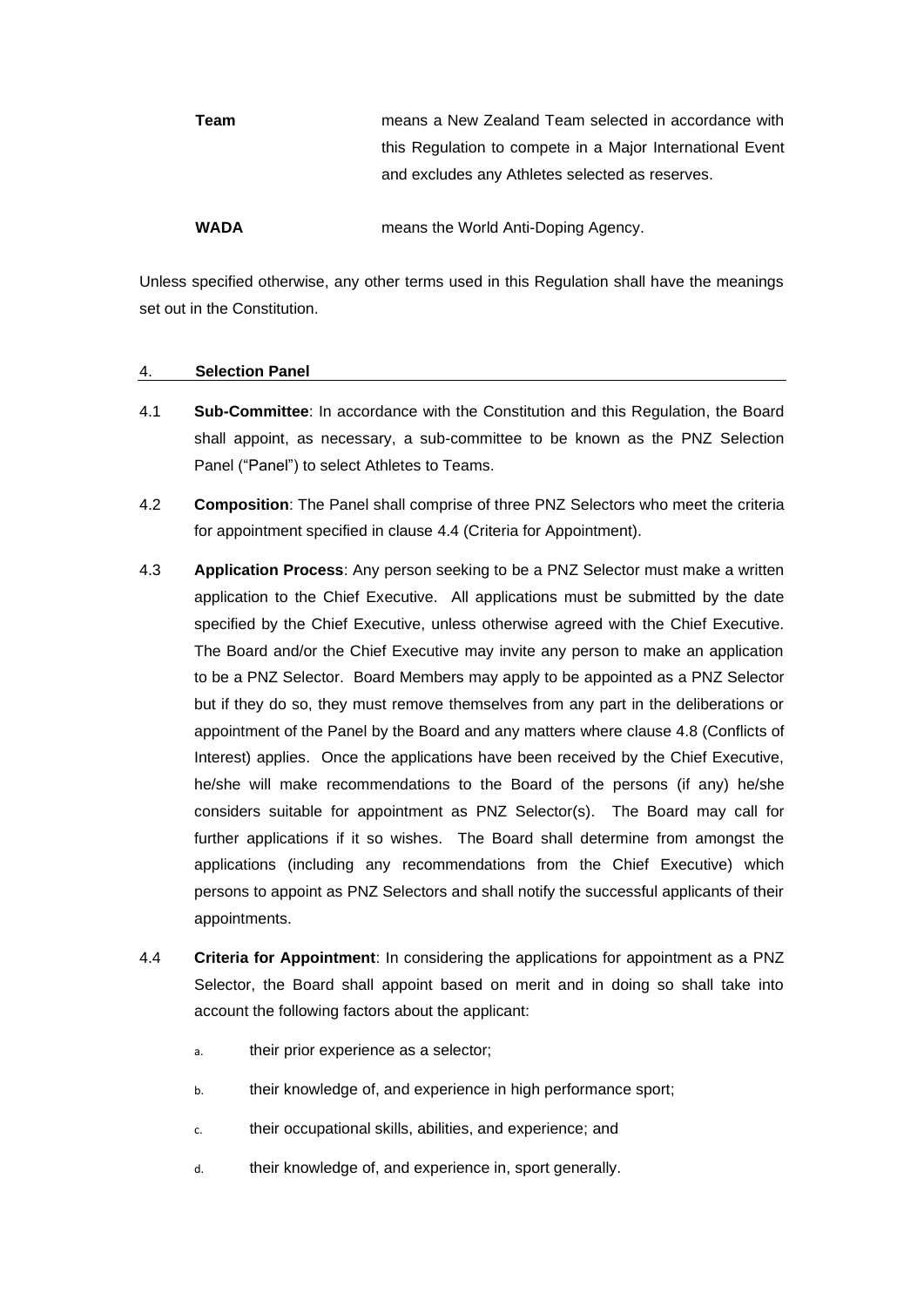- 4.5 **Chairperson**: A chairperson of the Panel shall be appointed by the Board from amongst the three PNZ Selectors appointed to the Panel.
- 4.6 **Quorum**: The quorum for all meetings of the Panel (including meetings held by teleconference) is three PNZ Selectors.
- 4.7 **Term of office**: All PNZ Selectors will be appointed for a period of one year or such other period as determined by the Board. If a PNZ Selector resigns during their term of office, the Board shall appoint a replacement person for the balance of the term on the recommendation of the Chief Executive.
- <span id="page-5-0"></span>4.8 **Conflicts of Interest**: If any PNZ Selector has, or considers, they may have, a conflict of interest in considering the selection or otherwise of an Athlete(s) to a Team he or she must declare such a conflict, or potential conflict, immediately to the Chief Executive. The Chief Executive shall decide whether the PNZ Selector is able to deliberate and/or vote on the selection or otherwise of that Athlete(s) and/or, if the nature and extent of the conflict is such that the PNZ Selector should be removed from the Panel, to recommend such removal to the Board under clause [4.9](#page-5-1) (Removal).
- <span id="page-5-1"></span>4.9 **Removal**: The Board may remove any one or more of the PNZ Selectors (either permanently or for such period as the Board considers appropriate), if the Board considers, in its sole discretion, that:
	- a. the PNZ Selector has a conflict of interest which cannot be resolved to the Board's satisfaction;
	- b. there are circumstances which may give rise to a question of bias in the selection process;
	- c. the PNZ Selector has breached any PNZ Code of Conduct and/or any PNZ regulation; or
	- d. the PNZ Selector has brought PNZ (including any employee, official or Member) into disrepute.

Before removing any PNZ Selector from the Panel, the Board must notify the PNZ Selector of its proposal to remove him/her and give the PNZ Selector an opportunity to make submissions on the proposed removal.

4.10 **Replacement Member**: If the circumstances in clause [4.9](#page-5-1) (Removal) occur, the Board shall appoint a replacement PNZ Selector for the balance of the term on the recommendation of the Chief Executive.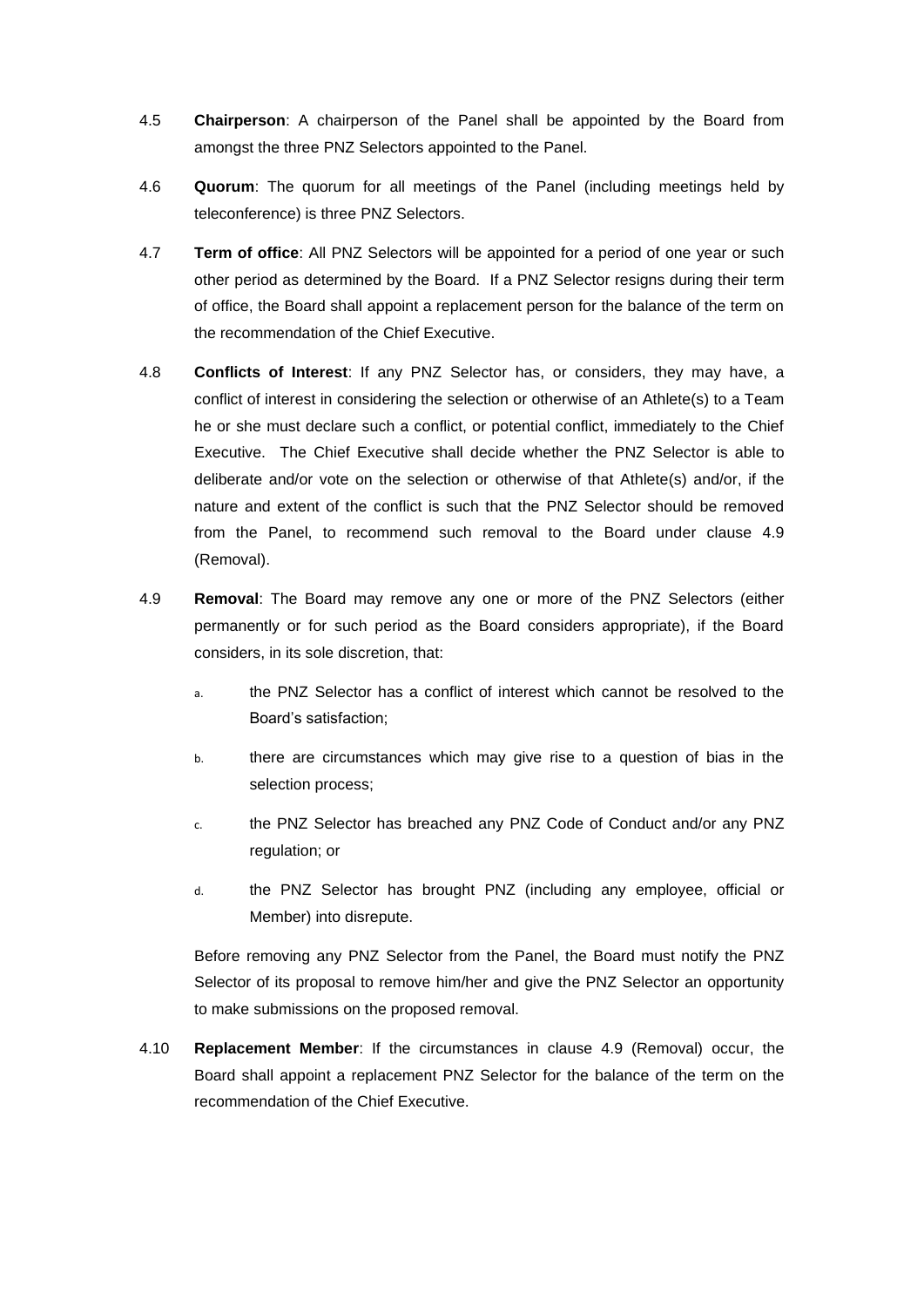- 4.11 **Role and Responsibilities**: The role of the Panel is to select from amongst the Athletes eligible under clause [6](#page-7-0) (Eligibility for Selection) those Athletes it considers should be selected to a Team. The responsibilities of the Panel are to:
	- a. agree in writing to adhere to this Regulation and any other rules, regulations or reasonable directions of the Board;
	- b. select the Athletes who it considers should be selected to a Team in accordance with the applicable Selection Criteria and in accordance with this Regulation;
	- c. follow the procedure set out in this Regulation;
	- d. keep all deliberations and discussions regarding selection matters confidential to the Panel, unless authorised by the Board to disclose matters in accordance with this Regulation;
	- e. support and promote the Selection Criteria and processes for selection as set out in this Regulation; and
	- f. be positive advocates for PNZ and all of its activities.

## 4.12 **Procedures**:

- a. The Panel shall meet as and when required and on request by the chairperson of the Panel, or the Chief Executive.
- b. The chairperson of the Panel shall ensure that minutes are taken of all meetings of the Panel (including all meetings held by teleconference or other electronic means). All minutes are to be kept confidential to the Panel, the Chief Executive, and the Board, unless otherwise determined by the Chief Executive.
- c. The chairperson of the Panel shall also ensure that there is a record of all documents relied on by PNZ Selectors and all other communications regarding the selection and non-selection of Athletes to a Team. All such documentation and communications are to be kept confidential to the Panel, the Chief Executive, and the Board, unless otherwise determined by the Chief Executive.
- d. The Panel shall use its best efforts to achieve its decision by consensus however, if any decision is not unanimous, the decision of the majority of PNZ Selectors will be sufficient.
- e. All public comments regarding the selection or non-selection of any Athletes to a Team will be made by the Chief Executive as determined by the Chief Executive, and no other person, on behalf of PNZ. For avoidance of doubt,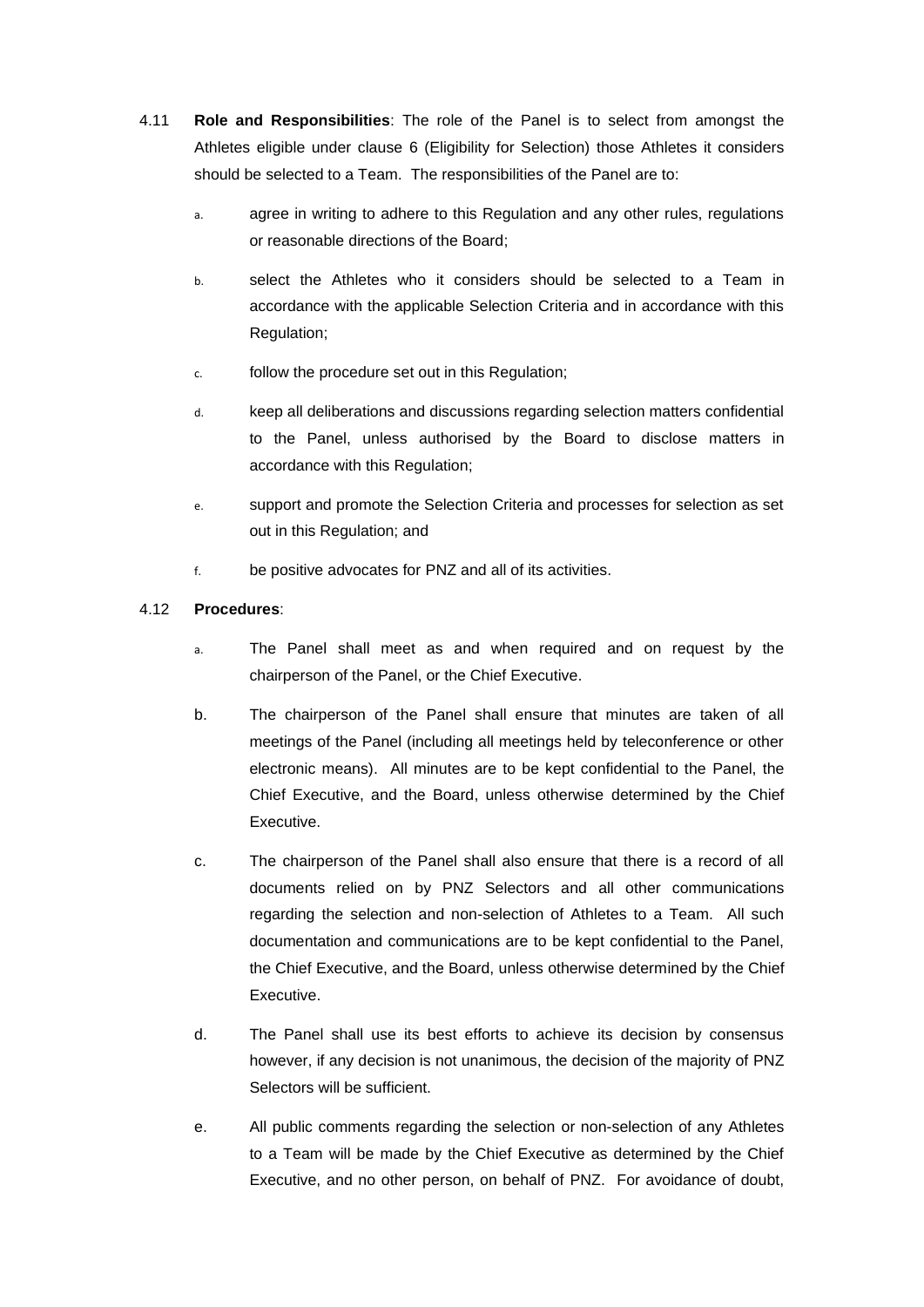this clause does not prevent any PNZ Selector publicly discussing the selection processes generally or the content of this Regulation, provided that such comments are consistent with and supportive of this Regulation, and have prior written approval by the Chief Executive.

- f. All discussions between a PNZ Selector(s) and an Athlete(s) regarding the selection or non-selection of an Athlete(s) to a Team prior to or after the selection or non-selection shall only occur with the prior written approval of the Chief Executive.
- 4.13 **Expenses**: The Chief Executive may, in his/her sole discretion, reimburse PNZ Selectors for their actual and reasonable expenses incurred in the conduct of their responsibilities.

### 5. **Application and Selection Process**

- 5.1 **Application and Selection Process:** The process for application for and selection of a Team shall be as follows:
	- a. **Application:** the completion and return to PNZ of an Athlete Application and Athlete Agreement in accordance with clause [6](#page-7-0) (Eligibility for Selection); and
	- b. **Selection:** the selection of Athletes in accordance with clause [7](#page-9-3) (Selection Procedure) and clause [8](#page-9-1) (Selection Criteria).

## <span id="page-7-0"></span>6. **Eligibility for Selection**

- <span id="page-7-1"></span>6.1 **Eligibility:** To be eligible for selection to a Team an Athlete seeking selection must:
	- a. be a current member of a Principal Member or Affiliate Member of PNZ;
	- b. be a New Zealand citizen;
	- c. have met all the eligibility requirements of the IPC and any other applicable IF requirements for participation in the relevant Major International Event;
	- d. fully complete and return to PNZ, prior to the Application Date, an Athlete Application in the form **attached** as **Schedule 1** to this Regulation;
	- e. have **either**:
		- i. signed a HP Athlete Agreement, prior to the Application Date; **or**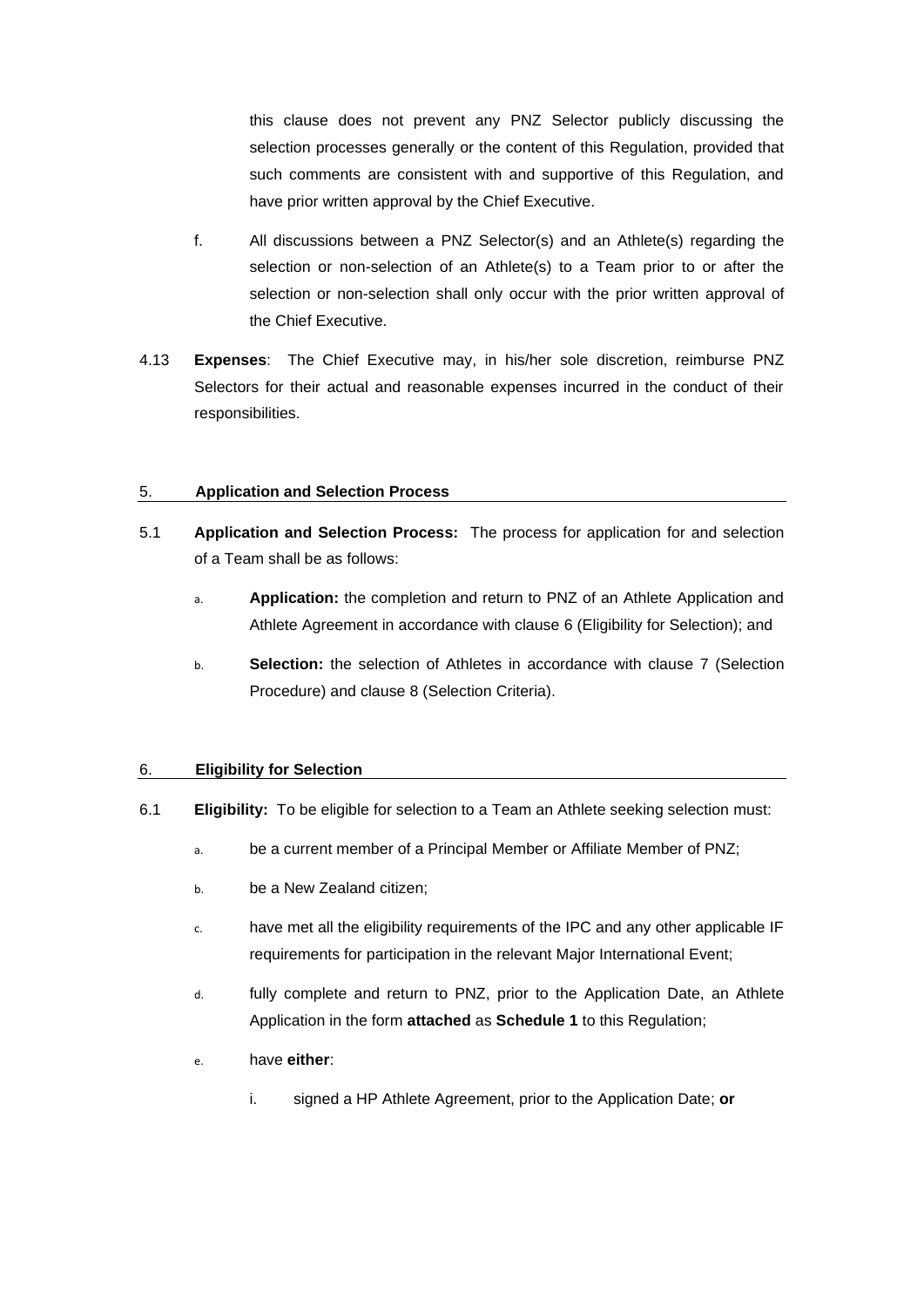- ii. agree to, if selected, fully complete and return to PNZ prior to a date determined by PNZ, the Athlete Agreement **attached** as **Schedule 2** to this Regulation;
- f. sign, observe, comply and abide by the rules and regulations outlined in the IPC Eligibility Code (extract **attached** in **Schedule 3**) distributed to the Athletes by PNZ;
- g. meet the IPC sport-specific classification and have a designated IPC classification status (set out on the IPC website – [www.paralympic.org\)](http://www.paralympic.org/);
- h. have not breached any rules, regulations or policies of the Sports Organisation, PNZ, the IF, the IPC or WADA;
- i. not currently be under disqualification or suspension under the rules, regulations or policies of the Sports Organisation, PNZ, the IF, the IPC or WADA;
- j. have demonstrated to the satisfaction of PNZ that the Athlete is not suffering any physical or mental health impairment that would prevent them from completing in the Major International Event to the highest possible standard;
- k. have acted in such a manner so as not to bring the Athlete, the particular sport, the Sports Organisation or PNZ into public disrepute;
- <span id="page-8-0"></span>l. not be in breach of (or under investigation for) any anti-doping offence as defined in the anti-doping rules, regulations and/or policies of the relevant Sports Organisation or IF, PNZ, IPC, or WADA;
- m. from the date specified by PNZ have had their name, contact address details registered with DFSNZ for the purposes of out-of-competition drug testing;
- n. have agreed to be available for drug testing by DFSNZ and/or any other recognised drug testing authority; to comply with the Sports Anti-Doping Rules issued by DFSNZ and adopted by PNZ; to register with WADA for outof-competition drug testing; and to provide accurate and up-to-date whereabouts information in accordance with the World Anti-Doping Code; and
- o. have demonstrated to the satisfaction of PNZ that they will maintain the designated level of fitness and standard of competitiveness as set out in the Athlete Agreement.

Sub-clause [6.1l](#page-8-0) of this clause shall not apply to any anti-doping offence for which the Athlete has been sanctioned where such sanction has been satisfied in full.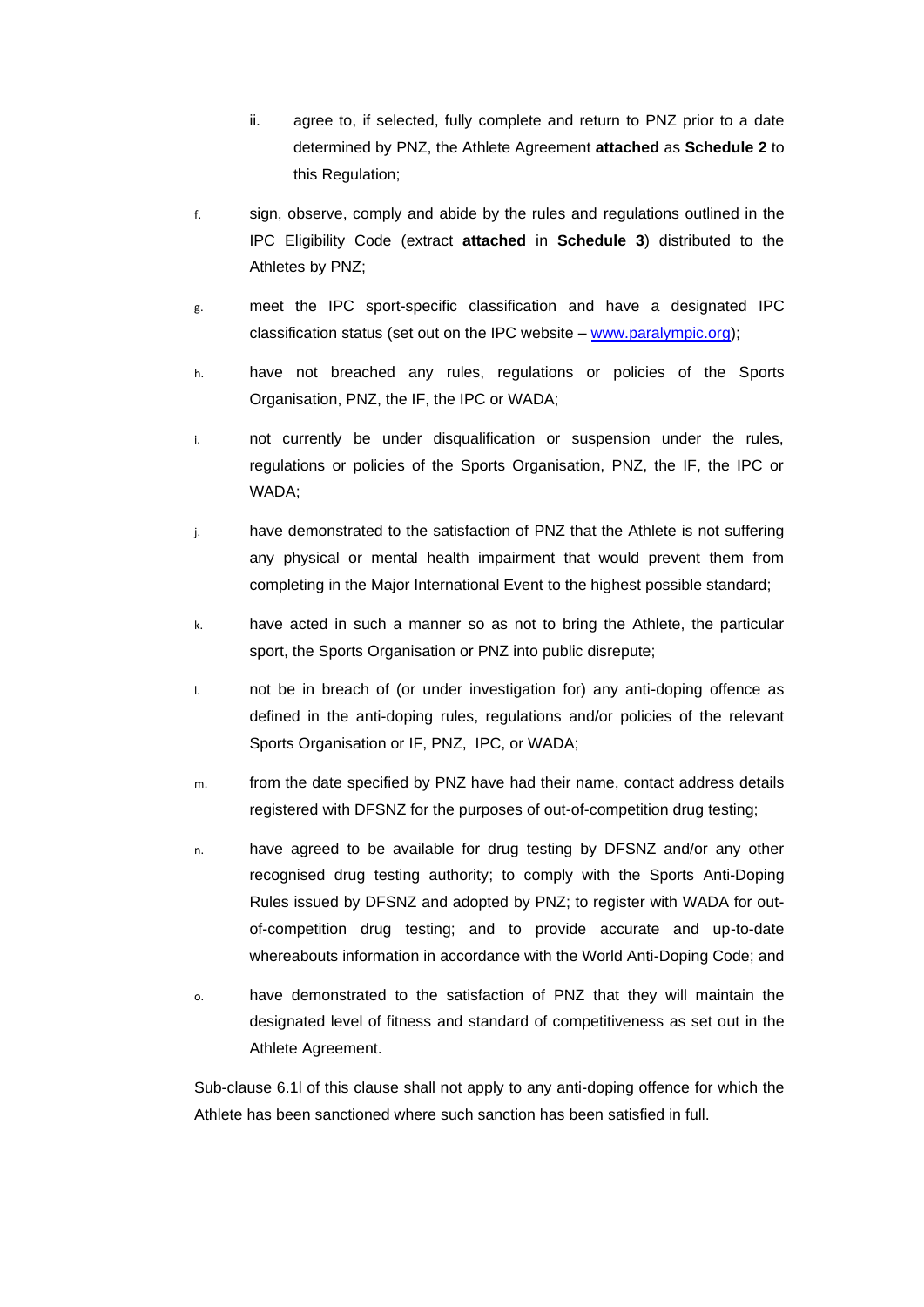6.2 **Failure to comply:** Failure to comply with, or maintain compliance with, any part of clause [6.1](#page-7-1) (Eligibility) may result in the Athlete not being eligible for consideration for selection, or, if selected, being removed from a Team

### <span id="page-9-3"></span>7. **Selection Procedure**

7.1 **Panel to Select Athletes:** The Panel shall be solely responsible for selecting those Athletes who will be members of each Team in accordance with the Selection Criteria and this Regulation. Any decision regarding the selection of the Team is at the complete discretion of the Panel.

### <span id="page-9-1"></span>8. **Selection Criteria**

- 8.1 **Selection Criteria:** The Selection Criteria for selection to a Team to compete in a Major International Event is made up of the following parts:
	- a. the Specific Criteria specified in clause [8.2;](#page-9-2) and
	- b. the General Criteria specified in clause [8.4.](#page-9-0)
- <span id="page-9-2"></span>8.2 **Specific Criteria:** Provided the Panel is satisfied that the eligibility requirements in clause [6](#page-7-0) (Eligibility for Selection) are met, the Panel **may** select Athletes who have met the relevant Sport Specific Criteria.
- 8.3 **Achievement of Sport Specific Criteria no Guarantee of Selection:** Achievement of the Specific Criteria by an Athlete does not guarantee or secure selection of the Athlete by the Panel to that particular Team.
- <span id="page-9-0"></span>8.4 **General Selection Criteria:** The Panel **may** also take into account any one or more of the following factors about an Athlete:
	- a. the performance and results of the Athlete, or team in which the Athlete was a member, including consistency of performance and results at events (particularly internationally), competitions, and activities (such as camps and trials), in the period two years preceding the possible selection of the Athlete;
	- b. adequate fitness and a commitment to maintain a fitness and training programme as agreed with the applicable coach(es);
	- c. demonstrated good behaviour, including a commitment to training and attendance at training camps;
	- d. demonstrated compatibility with others in a team environment;
	- e. demonstrated compliance with the rules of events and competitions;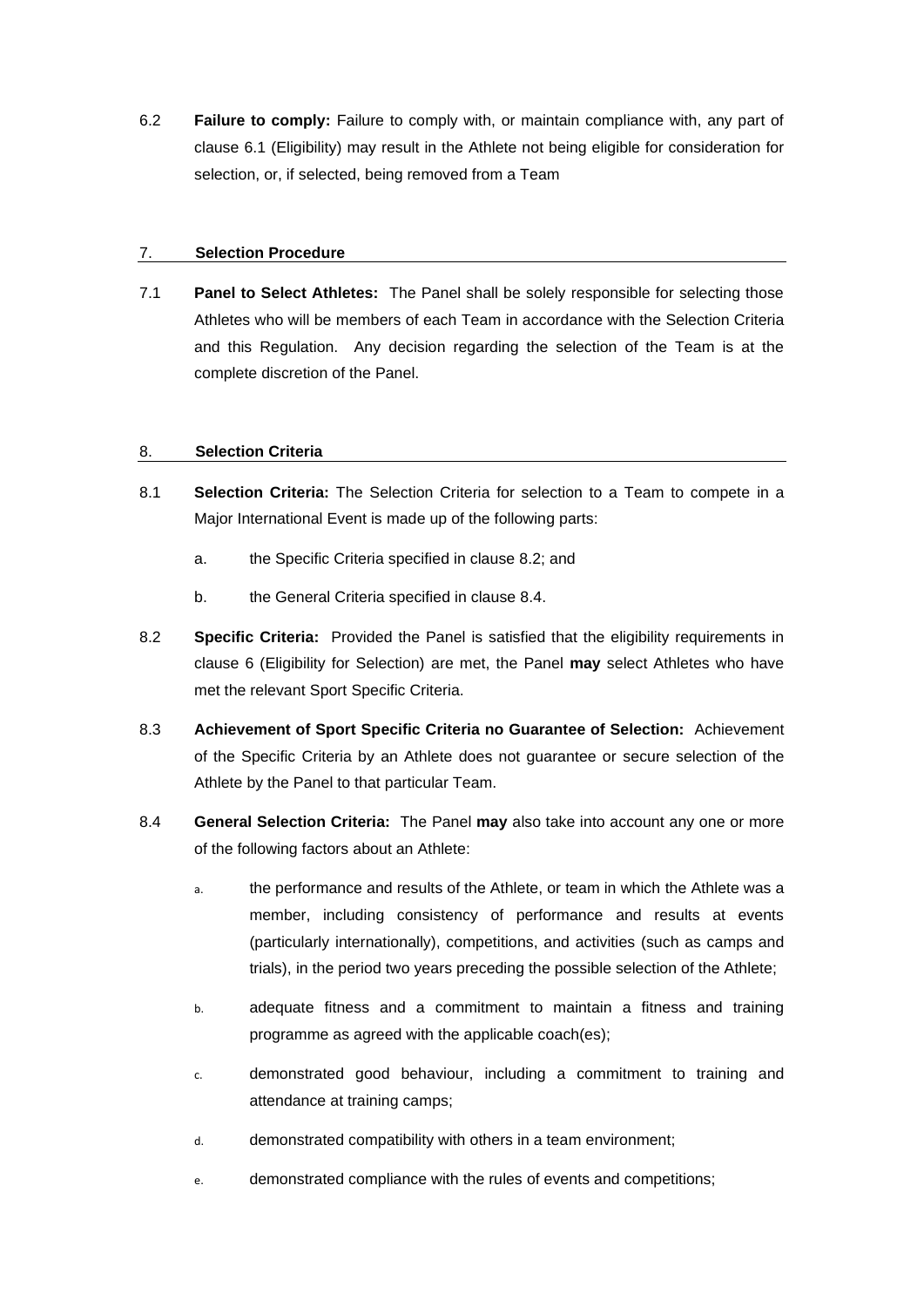- f. understanding and respect for the position on the Team and/or when competing in the Team at the Major International Event, including respect for team members and officials;
- g. willingness to promote PNZ in a positive manner;
- h. demonstrated ability to take personal responsibility for self and their results;
- i. proven ability to be reliable; and
- j. any other factor(s) the Panel considers relevant.

In considering any one or more of the above factors, the Panel may make such enquiries of the Athletes, or other persons, as it sees fit.

- 8.5 **Extenuating Circumstances:** In any decision regarding the selection of Athletes to a Team, the Panel may, in its sole discretion, take into account any Extenuating Circumstances in accordance with clause 9.1 (Extenuating Circumstances).
- 8.6 **No Obligation:** There is no obligation of the Panel to fill any or all of the available places on a Team for a Major International Event.
- 8.7 **Selection may be subject to conditions:** The Panel may, in its discretion, add to, or remove, any Athlete from a Team at any time based on the Selection Criteria. It may also select an Athlete with conditions to be satisfied by a date prior to the commencement of the Major International Event as determined by the Panel. If such conditions are met to the satisfaction of the PNZ Selectors by the specific date, that Athlete shall be selected to the Team.
- 8.8 **Weight to be given to factors:** The Panel may give weight to any one or more of the factors specified in the Selection Criteria and, if it does, to apply them to one or more of the Athletes. No particular factor shall be weighted more or less significantly by reason only of the order in which that factor appears in this Regulation.
- 8.9 **Reasons for decisions:** The Panel may, in its discretion, provide reasons for its decisions, but there is no obligation to do so.
- 8.10 **Selection following Selection Appeal:** As a result of either an appeal under clause [11](#page-12-0) (Appeal Procedure), or new evidence being provided at any stage during an appeal under clause [11](#page-12-0) (Appeal Procedure) the Panel may decide not to select an Athlete or to recommend to the Chief Executive to terminate the Athlete Agreement of a Selected Athlete and in place of that Athlete select a reserve or another Athlete.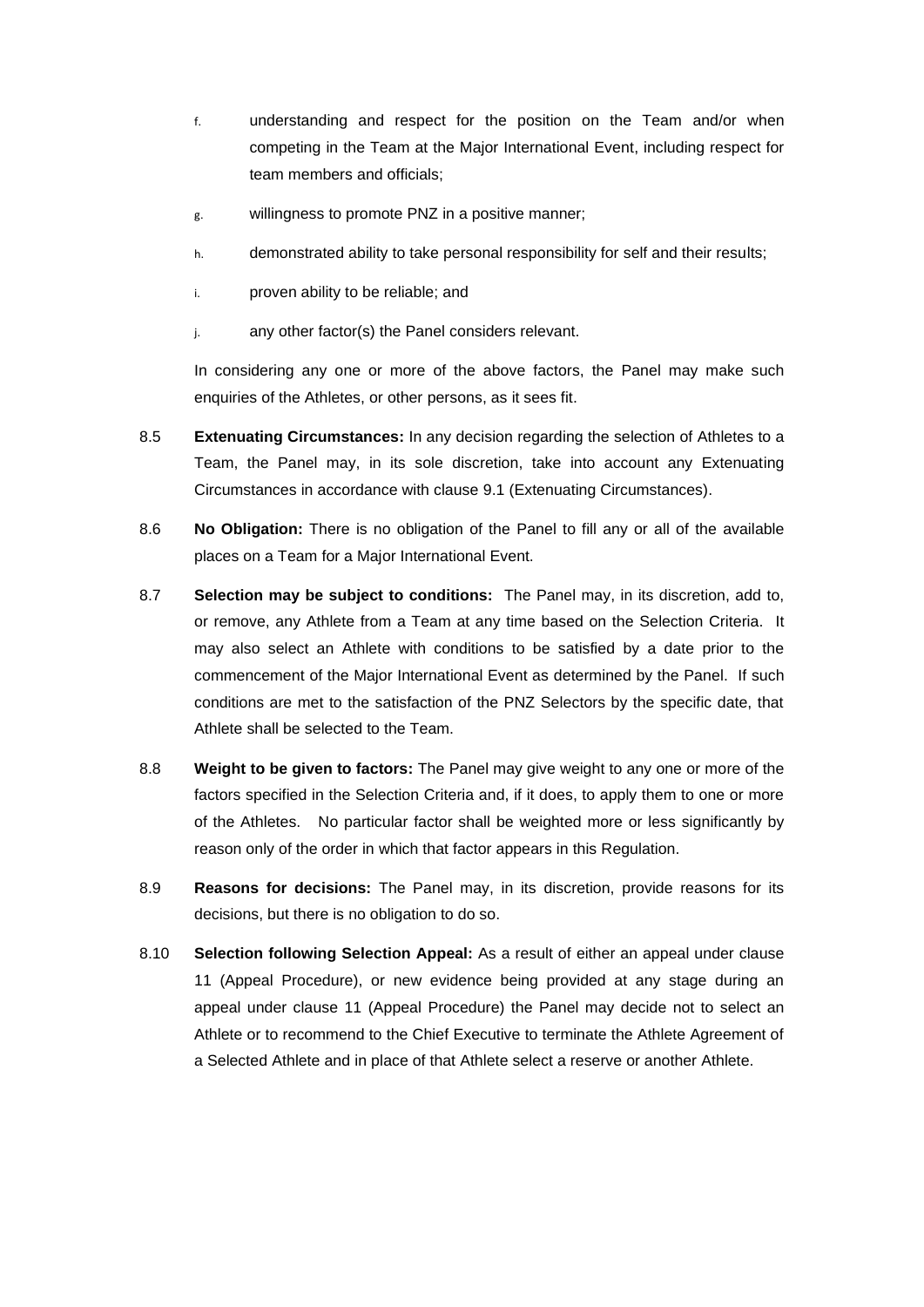#### 9. **Extenuating Circumstances**

- 9.1 **Extenuating Circumstances:** In considering the selection of Athletes in accordance with this Regulation, the Panel may in its sole discretion, give weight to any extenuating circumstances which include, but are not limited, to the following:
	- a. injury or illness;
	- b. travel delays;
	- c. equipment failure;
	- d. bereavement or personal misfortune; and/or
	- e. any other factors reasonably considered by the PNZ Selectors to constitute extenuating circumstances.
- 9.2 **Athletes to Advise:** Athletes unable to compete at events, trials, or other attendances required under this Regulation and attached Schedules, must advise the Chief Executive of the extenuating circumstances, and reasons, in writing, with as much advance notice as possible and ideally seven days prior to the commencement of the event, trial or other attendance. If the Chief Executive is not notified of any extenuating circumstances in accordance with this Regulation, then the Panel has no obligation to rely on such circumstances.
- 9.3 **Medical Certificate:** In the case of injury or illness, Athletes may be required by the Panel to provide a medical certificate and/or to undergo a medical examination by a medical practitioner/s nominated by PNZ, and to provide that opinion and/or report to the Panel. Any failure to agree to such a request may result in the Panel being unable to consider the injury or illness as an extenuating circumstance.
- 9.4 **Decision:** In the case of any extenuating circumstance/s, the Panel will make a decision on a case by case basis.

#### 10. **Notification of Selection**

- <span id="page-11-0"></span>10.1 **Notification of Selection:** Once the Panel has determined the Athletes to be selected to a Team, each Athlete will be advised verbally and then in writing by the High Performance Director if they have been selected. Each Selected Athlete who has not already signed a HP Athlete Agreement must then fully complete and return to PNZ, prior to the date determined by PNZ, a PNZ Athlete Agreement.
- 10.2 **Announcement of Selection:** After notification in accordance with clause [10.1](#page-11-0) (Notification of Selection), a Team will be publicly announced by the Chief Executive,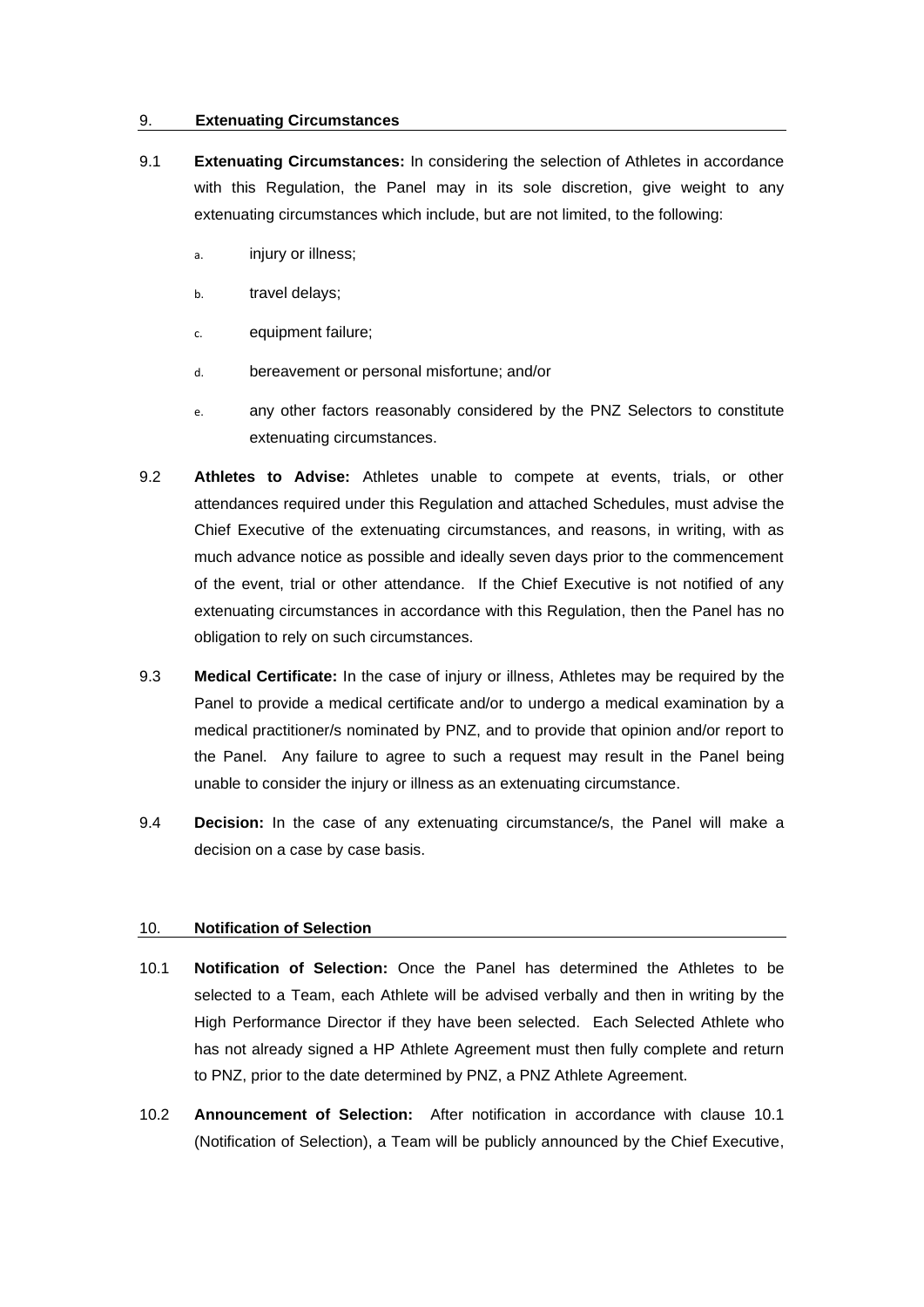and at the same time the relevant Sports Organisations will be notified in writing of the Selected Athletes to the Team.

### <span id="page-12-0"></span>11. **Appeal Procedure**

- 11.1 **Selection Appeals:** An Athlete may appeal against their non-selection to a Team in accordance with the procedures set out in this Regulation.
- 11.2 **Selection Appeals:** A Selection Appeal may be made on any one or more of the following grounds, that:
	- a. there were no applicable Selection Criteria to follow;
	- b. the Selection Criteria was not properly followed and/or implemented;
	- c. there was a breach of natural justice; and/or
	- d. there was no material on which the selection decision could reasonably be based.
- 11.3 **Procedure for Selection Appeals**: The procedure for a Selection Appeal by an Athlete is as follows:
	- a. The Athlete wishing to appeal must notify the Chief Executive in writing of his or her wish to appeal ("Notice of Appeal"). This notice may be sent by email, facsimile or post, and must be received by the Chief Executive within two days from the date the selection or non-selection was notified to the Athlete, or the Announcement Date (whichever is the earlier).
	- b. The Notice of Appeal must set out the following:
		- i. the decision regarding the Athlete's non-selection in question;
		- ii. the grounds on which the appeal is made; and
		- iii. the reasons or circumstances supporting the alleged grounds of appeal.
		- c. Within two days of receiving the Notice of Appeal, the Chief Executive shall in consultation with the Athlete arrange a confidential meeting between the parties and their representatives (if any) at which the parties shall endeavour to resolve the appeal by discussion on a without prejudice basis. Such a meeting (which may be held in person or by telephone) shall be held as soon as possible, and within ten days after the date the Notice of Appeal is received by the Chief Executive. The purpose of such a meeting is to allow the Panel to explain the selection decision and to discuss the concerns of the Athlete. Any person participating in the meeting may, with the agreement of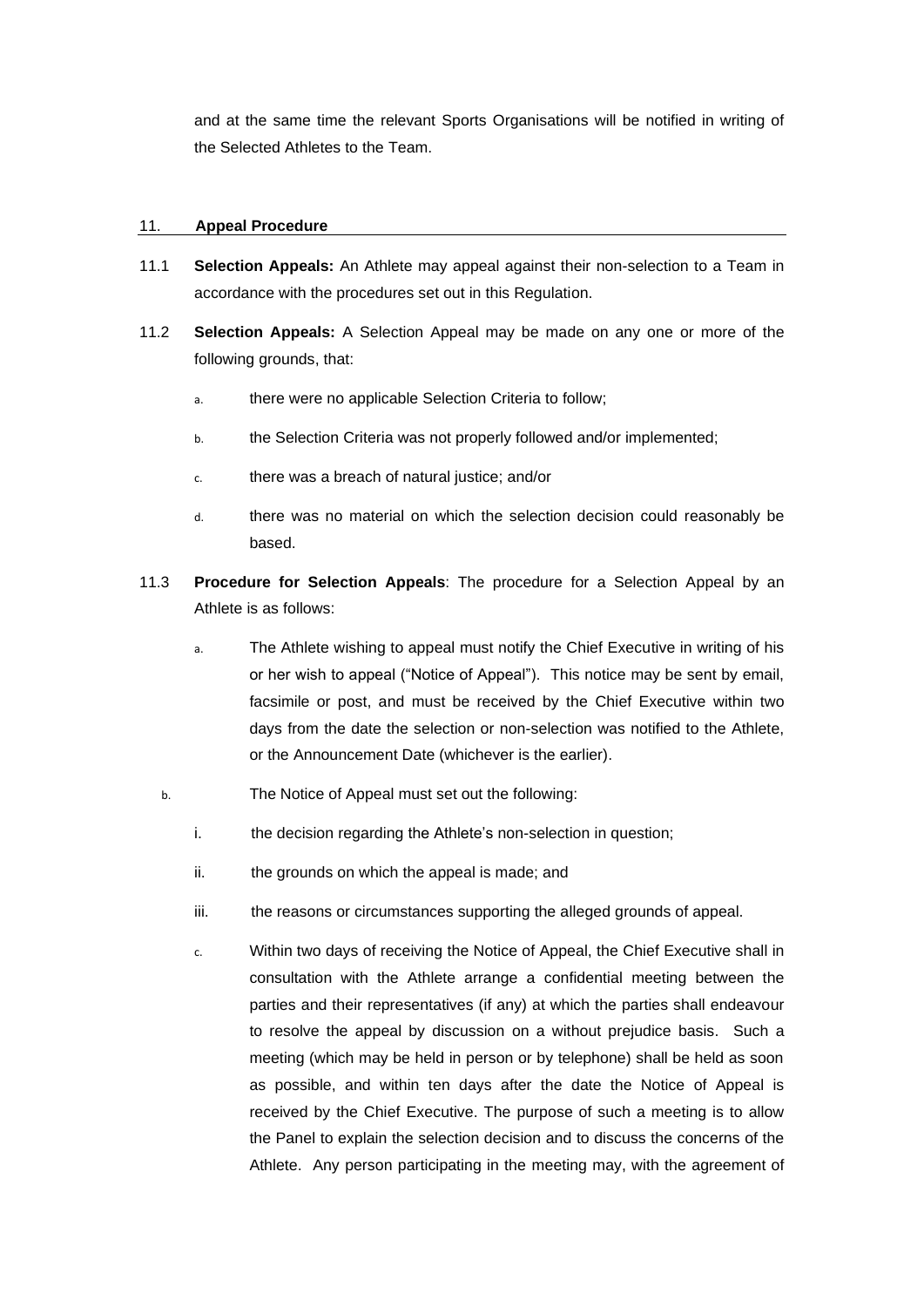the other parties to the meeting, ask any other person(s) who has been involved or connected with the selection decision to contribute to the meeting. All participants must agree to be bound by the without prejudice and confidential basis of the meeting.

- d. Any meeting conducted in accordance with clause 11.3c shall be held on a confidential and without prejudice basis. The content of any matters discussed during such meeting may not be used by either party in respect of any hearing of any subsequent appeal or legal proceedings.
- e. If the appeal is not resolved at the meeting referred to in clause 11.3c and the Athlete wishes to proceed he or she may appeal the decision by submitting it to the Sports Tribunal. Such an appeal must be filed with the Tribunal within five working days of the date of the meeting in clause 11.3c and copied to the Chief Executive and the Panel.
- f. The appeal shall be conducted in accordance with the Rules of the Sports Tribunal.
- g. The decision of the Sports Tribunal shall be final and binding on the parties and subject to any rights of review and/or appeal as set out in the Rules of the Sports Tribunal and this Regulation. No party may institute or maintain proceedings in any other Court or Tribunal other than as specified in this Regulation.
- h. If the parties agree, and with leave of the Sports Tribunal, an appeal by an Athlete against the decision of the Panel regarding their non-selection, may be referred directly to CAS in which case the grounds of appeal shall be as set out in clause and 11.2 (Selection Appeals) and CAS shall be vested with the powers of the Sports Tribunal.

## 12. **Removal / Withdrawal from Selection**

- <span id="page-13-0"></span>12.1 **Withdraw by Chief Executive:** A Selected Athlete may be withdrawn from a Team by the Chief Executive if s/he:
	- a. breaches or fails to comply with this Regulation or any term of the Athlete Agreement;
	- b. breaches or fails to comply with:
		- i. the Constitution;
		- ii. the regulations and policies of PNZ (including committing any violation of the Sports Anti-Doping Rules);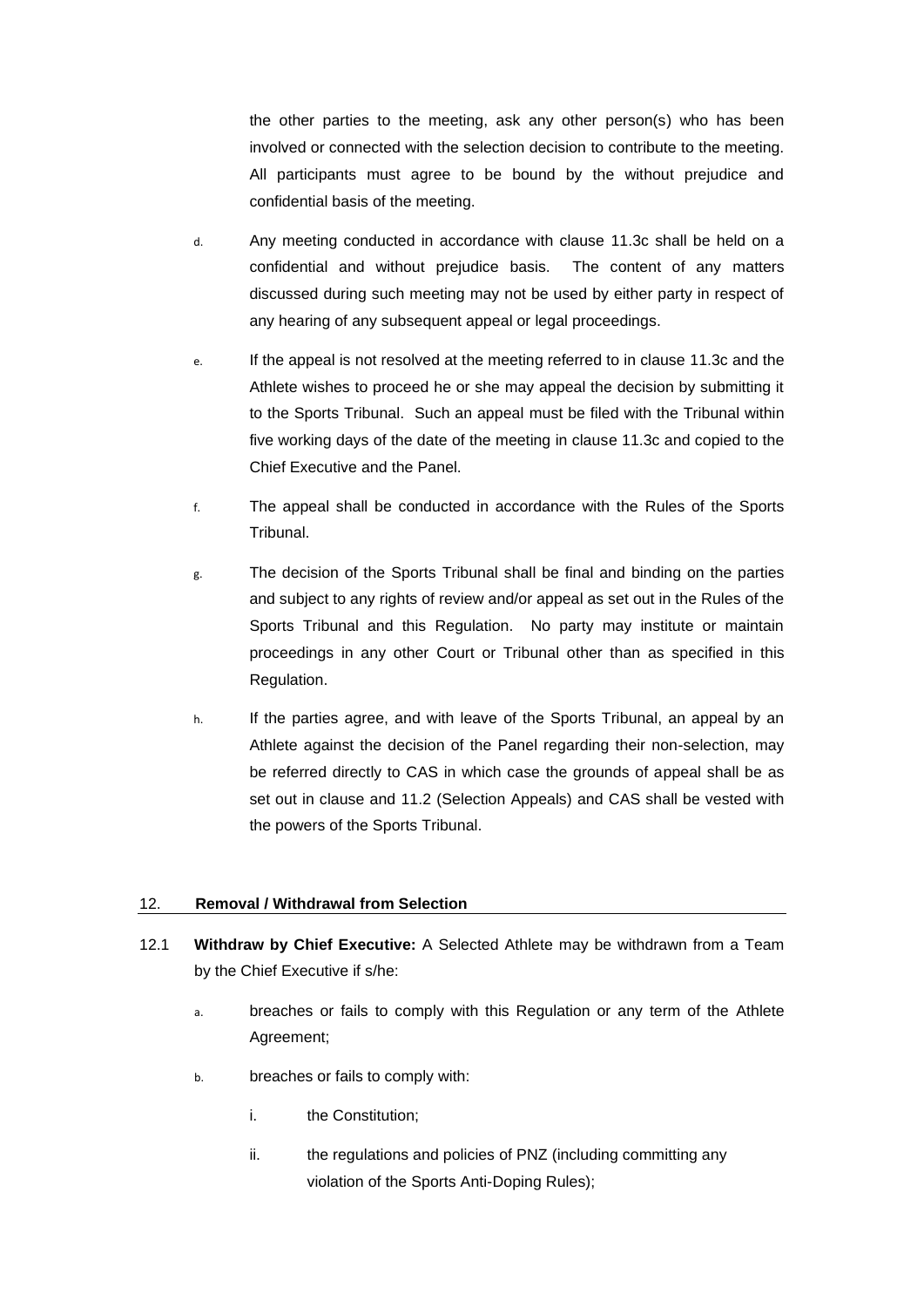- iii. the rules of any event, competition or activity in which the Athlete has been selected to participate;
- iv. any reasonable instruction or request by the Chief Executive, or the applicable coach(es);
- c. brings him/herself, another Athlete, a Team, an official, or PNZ into disrepute;
- d. has a significant illness or injury which in the opinion of the Panel will prevent the Selected Athlete from continuing to meet the Selection Criteria on which he or she was selected; and/or
- e. fails to consistently maintain the level of performance and/or results or to maintain the Selection Criteria.
- 12.2 **Notification of Withdrawal:** Before withdrawing a Selected Athlete under clause [12.1,](#page-13-0) the Chief Executive shall notify the Selected Athlete of the alleged breach or grounds on which it is proposed to withdraw the Selected Athlete. The Selected Athlete will be given a reasonable opportunity to provide reasons as to why he or she should not be withdrawn, and if the Chief Executive considers it appropriate, s/he may grant the Selected Athlete time to show improvement (in accordance with any conditions the Chief Executive considers appropriate).
- 12.3 **Voluntary Withdrawal:** A Selected Athlete may withdraw from the Team by informing the Chief Executive of this decision in writing, provided such notice is given no later than twenty-one days prior to the relevant Major International Event.
- 12.4 **Reserves:** If a Selected Athlete is withdrawn from selection, the Panel (or in cases of urgency, the applicable coach(es) and the Chief Executive or his/her nominee) may select a reserve who, in the opinion of the Panel, meets the Selection Criteria, subject to clause [11](#page-12-0) (Appeal Procedure).

## 13. **Inconsistencies**

- 13.1 **IPC Inconsistency:** In the event there is any inconsistency between the requirements of the IPC and this Regulation, this Regulation shall prevail.
- 13.2 **Specific Criteria Inconsistency:** In the event there is any inconsistency between the Specific Criteria and this Regulation, this Regulation shall prevail.
- 13.3 **Selection Criteria Inconsistency:** If the Selection Criteria set out in this Regulation imposes a higher qualification standard or a lesser number of participants than stated by the IPC this shall not be regarded as an inconsistency.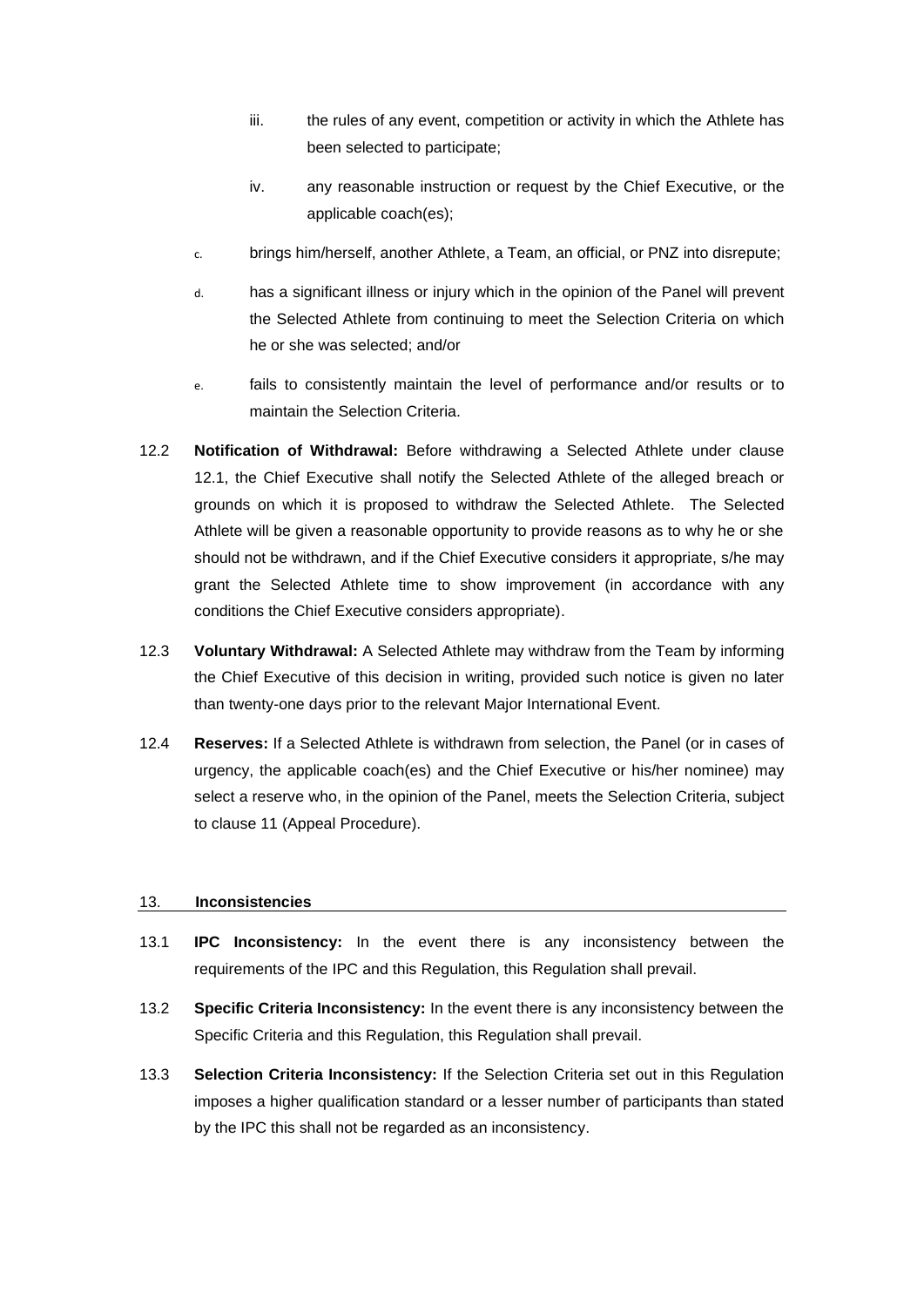## 14. **Amendments to this Regulation**

- 14.1 **Amendments:** This Regulation, including the Schedules, may be amended or supplemented from time to time by the Board.
- 14.2 **Notice of Amendments:** The Board will give as much notice as possible of any amendment/s or supplement/s to this Regulation, to persons it considers may be affected by any such amendment/s or supplement/s.
- 14.3 **Deemed Amendment:** This Regulation includes any amendments to the IPC rules, regulations, policies and codes.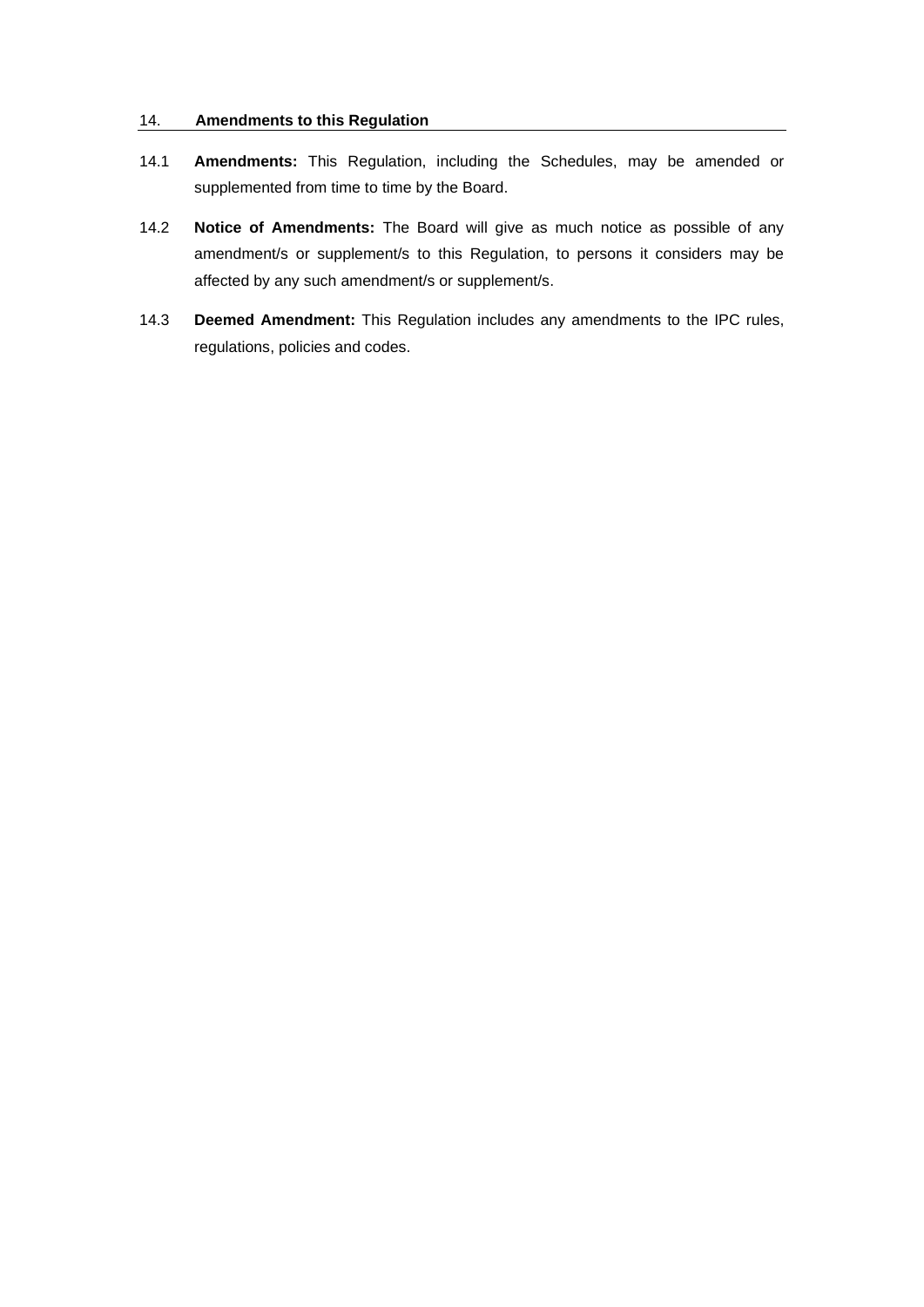## **SCHEDULE 1**



# **ATHLETE APPLICATION FORM FOR SELECTION TO THE NEW ZEALAND TEAM TO ATTEND [insert Major International Event] –**

*Please download and fill in the sport specific application form which is available on the PNZ website at http://paralympics.org.nz/selectioninformation.htm*

**To be considered for selection to the New Zealand Team ("Team") to complete at the [insert Major International Event] ("Event") this form must be completed, signed and returned via email or post to:**

Fiona Allan Chief Executive Paralympics New Zealand Suite 2.10, Axis Building 1 Cleveland Road Parnell Auckland 1052 Email: [fallan@paralympics.org.nz](mailto:fallan@paralympics.org.nz)

No later than **No later** than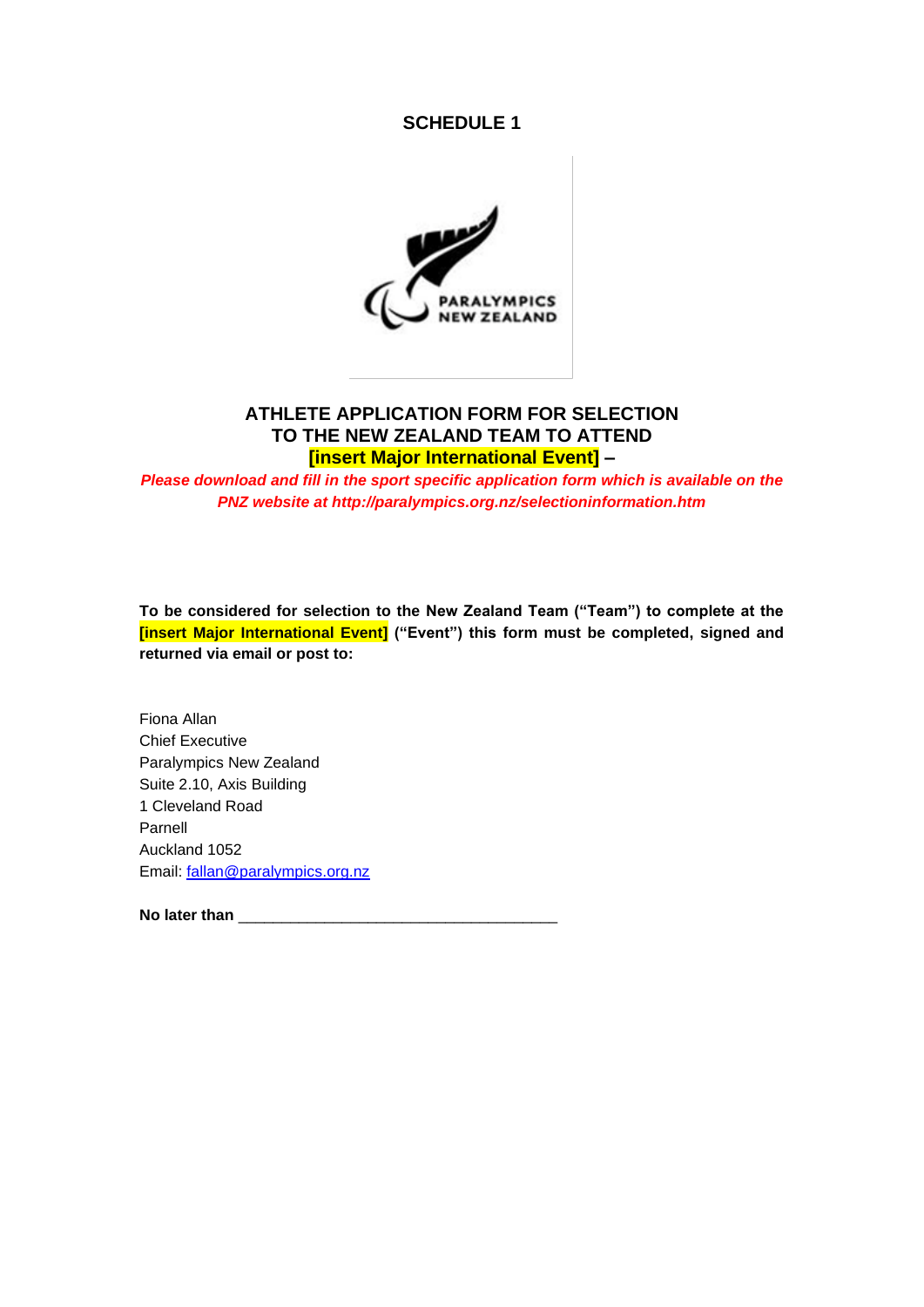## **Please print or type**

### **Full name as per passport**

1. SURNAME: ......................................... FIRST NAME(S): ...................................................

### **Full preferred name (as to be displayed on results, accreditation, website etc)**

- 2. SURNAME:..........................................FIRST NAME: ..........................................................
- 3. ADDRESS: ............................................................................................................................ ...............................................................................................................................................
- 4. DATE OF BIRTH: ................................E-MAIL:.................................................................... 5. TELEPHONE:......................................(HOME)....................................................(MOBILE)

I apply to be considered for selection to the Team to compete at the Event in the sport of:

\_\_\_\_\_\_\_\_\_\_\_\_\_\_\_\_\_\_\_\_\_\_\_\_\_\_\_\_\_\_\_\_\_\_\_\_\_\_\_\_\_\_\_\_\_\_\_\_\_\_\_\_\_\_\_\_\_\_\_\_\_\_\_\_\_\_\_\_

\_\_\_\_\_\_\_\_\_\_\_\_\_\_\_\_\_\_\_\_\_\_\_\_\_\_\_\_\_\_\_\_\_\_\_\_\_\_\_\_\_\_\_\_\_\_\_\_\_\_\_\_\_\_\_\_\_\_\_\_\_\_\_\_\_\_\_\_

("Sport")

in the following events (e.g. shot put):

I confirm that I have the following classification status (*please √ the appropriate box*):

| Provisional  |
|--------------|
| National     |
| Internationa |

International (Review)

International (Confirmed)

In applying to be considered for selection to the Team to compete at the Event, I acknowledge, agree and declare that:

• I have been provided with access to a copy of the Paralympics New Zealand Inc. ("PNZ") General Selection Regulation for PNZ Managed Sports ("PNZ Selection Regulation") via the PNZ website [\(www.paralympics.org.nz\)](http://www.paralympics.org.nz/), and I agree to be bound by its terms.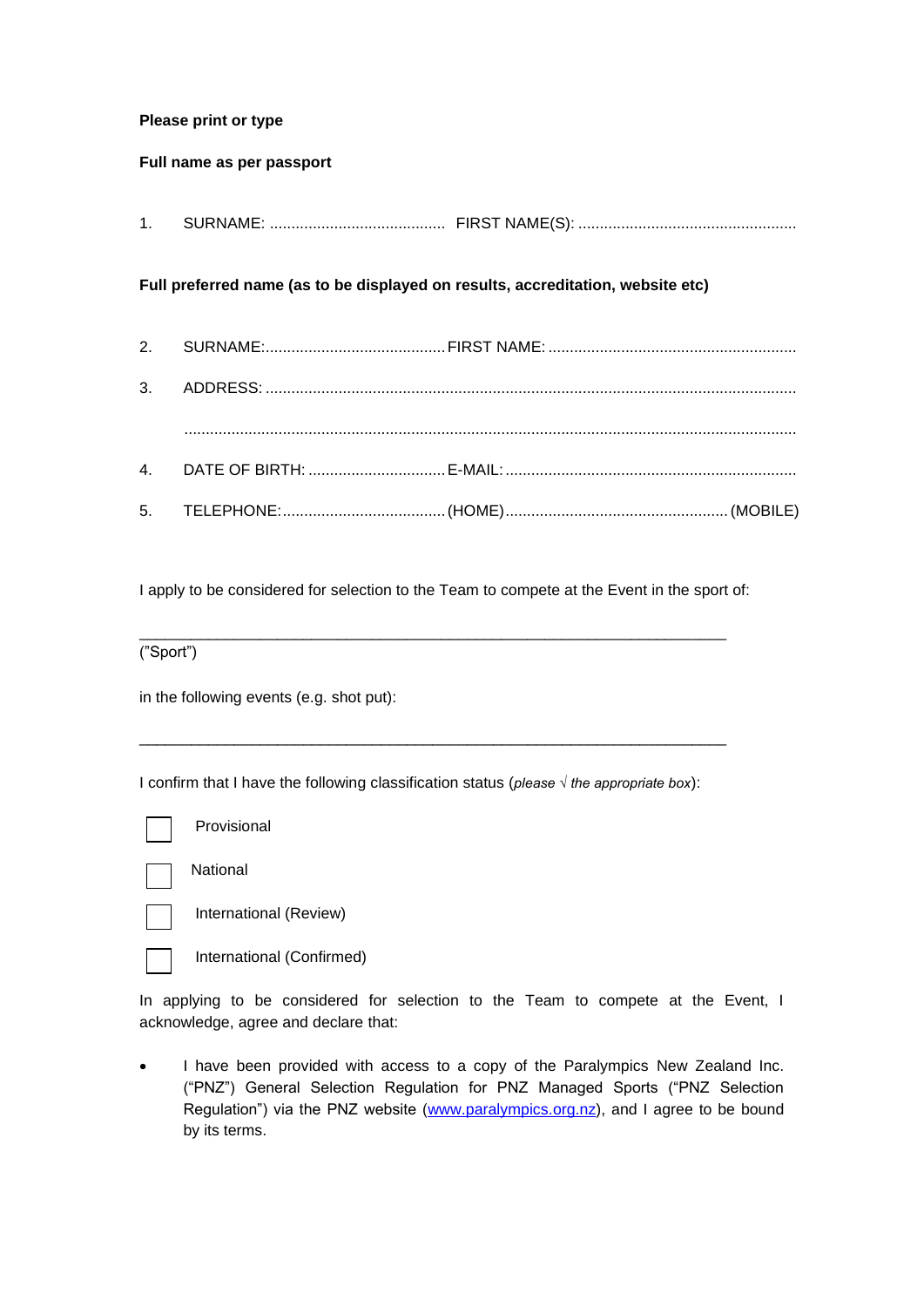- My application will be considered and determined in accordance with the PNZ Selection Regulation.
- Any right of appeal and the process for such an appeal in relation to my non-selection must be exercised in accordance with the procedures set out in the PNZ Selection Regulation.
- I am a member of my Sports Organisation.
- I am a New Zealand citizen and hold a New Zealand passport.
- I have met all the eligibility requirements of the International Paralympic Committee ("IPC") (as specified on the IPC website (www.paralympic.org)), including the sportspecific classification and designated classification, and any other applicable International Federation ("IF") requirements for participation in the Event.
- I have signed and agree to comply with the IPC Eligibility Code.
- I have not breached any rules and regulations of my Sports Organisation, PNZ, the IF, the IPC or the World Anti-Doping Agency ("WADA").
- I am not currently disqualified or suspended under the rules of PNZ, the IF, the IPC or **WADA**
- I am not currently suffering any physical or mental health impairment that might prevent me from competing in the Event to the highest possible standard.
- I have not acted in any manner to bring myself, my Sport, my Sports Organisation or PNZ into public disrepute.
- I have not committed (and am not under investigation for) any anti-doping offence as defined in the anti-doping policies of my Sports Organisation, PNZ, the IF, the IPC or Drug Free Sport New Zealand ("DFSNZ").
- I have registered my name and contact address details with DFSNZ for the purpose of out of competition drug testing.
- I have agreed to be available for drug testing by DFSNZ and/or any other recognised drug testing authority, and have, and will, comply with the Sports Anti-Doping Rules issued by DFSNZ and adopted by PNZ, including (if requested) registering with WADA and providing accurate up-to-date whereabouts information in accordance with the World Anti-Doping Code.
- I have access to obtain the Sports Anti-Doping Code and copies of the anti-doping rules, regulations and policies of my Sports Organisation, PNZ, DFSNZ, the IF and the IPC and I agree to be bound by them.
- I will maintain the designated level of fitness and standard of competitiveness as set out in the PNZ Selection Regulation.